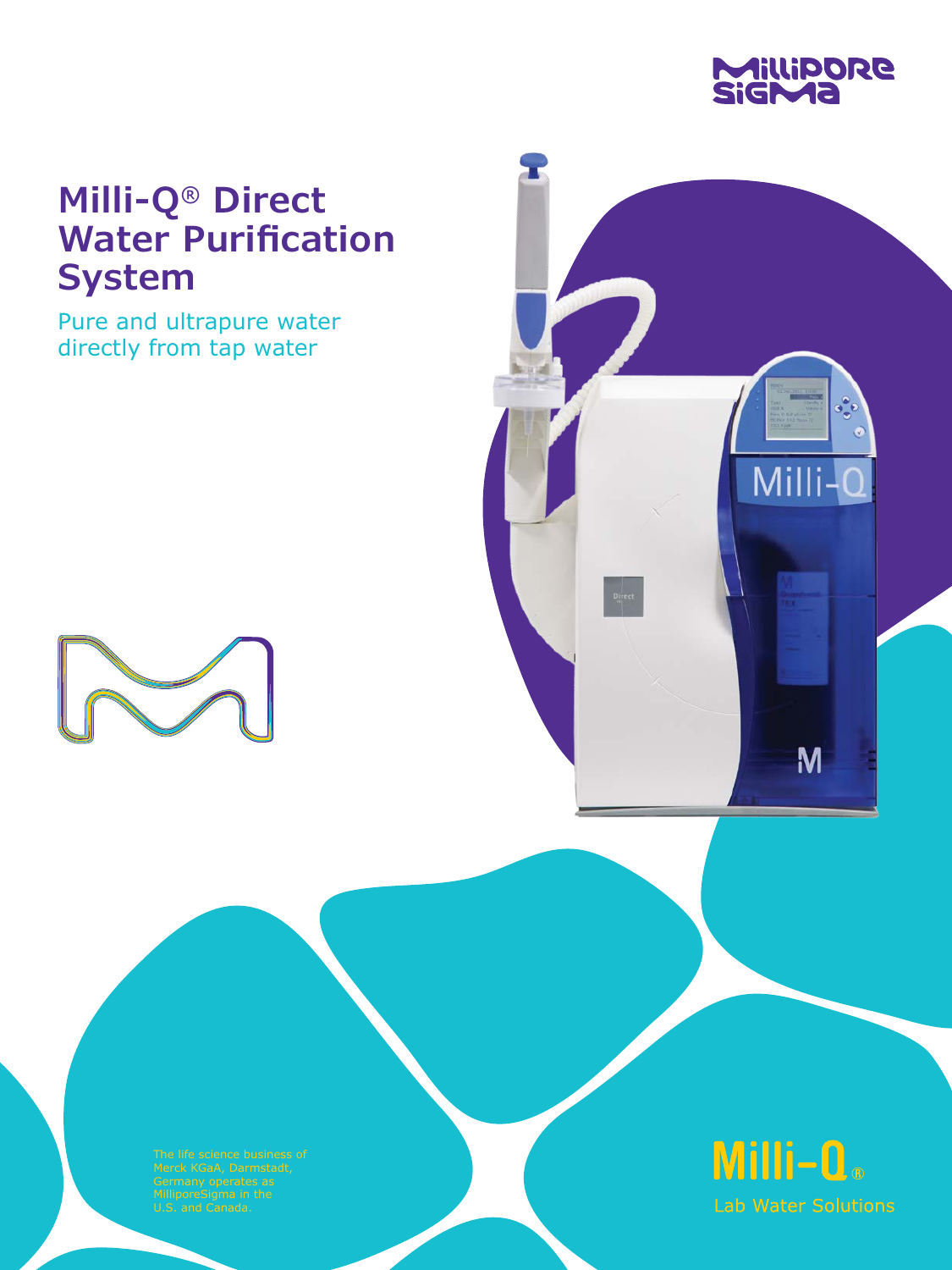# **Pure and ultrapure water from a single water system**

### **Scientists need:**

Scientists need a system that can deliver pure and ultrapure water directly from tap water:

- Meeting increasing quality standards
- Providing convenience
- Optimizing lab space
- Allowing low running costs

### **The Milli-Q® Direct answer:**

The Milli-Q® Direct is designed as a single water system which produces pure and ultrapure water directly from tap water. The system:

- Exceeds the requirements of the most demanding norms
- Provides manual and volumetric water dispense at low and high flow rate
- Has a low footprint: wall- or bench-integrated installation
- Allows optimized global costs

### **Optimum water production**

#### **Pure water**

Tap water is first purified to pure (Type 3) water by reverse osmosis (RO) designed and optimized using our techniques:

- Progard® pretreatment cartridge validated to extend the lifetime of the RO cartridge.
- Reject recirculation loop recycles reject water treated by the Progard® to minimize tap water usage (recovery up to 66%)\* and extend Progard® lifetime while avoiding fouling or scaling issues that might shorten the RO cartridge lifetime.
- Unique system adapts to feed water temperature in order to avoid flow rate decrease during the wintertime when tap water is colder.
- Unique safety device ensures that only low ionic permeate water will be sent to the tank in order to warrant adequate pure water quality and to increase the lifetime of the ion-exchange cartridge used to produce ultrapure water.
- Complete process monitoring system systematically checks water temperature, pressure, conductivity and RO rejection using calibrated meters at different steps.

#### **Ultrapure water**

- Water is purified using unique Jetpore® ion-exchange resin, synthetic activated carbon and a UV lamp to reach a resistivity of 18.2 MΩ.cm at 25°C and a TOC value below 5 ppb; both values are monitored by advanced analytical techniques.
- This water is sent through a small recirculation loop to the Application Pak, where a final purification step, critical for specific experiments, removes contaminants just before water is dispensed from the system.

\*depending on feed water quality

The pure water produced by reverse osmosis is stored in a tank designed to minimize risks of contamination during water storage. Our tank level sensor will allow the system to automatically start or stop producing water when you want it to, and will accurately display the tank's water level on the system's screen. Safety devices prevent overflow or the system from running dry.

From the storage tank, water can be sourced through a front valve, sent by a delivery pump to feed instruments such as a glassware washing machine, or further processed by the Milli-Q® Direct to produce ultrapure (Type 1) water.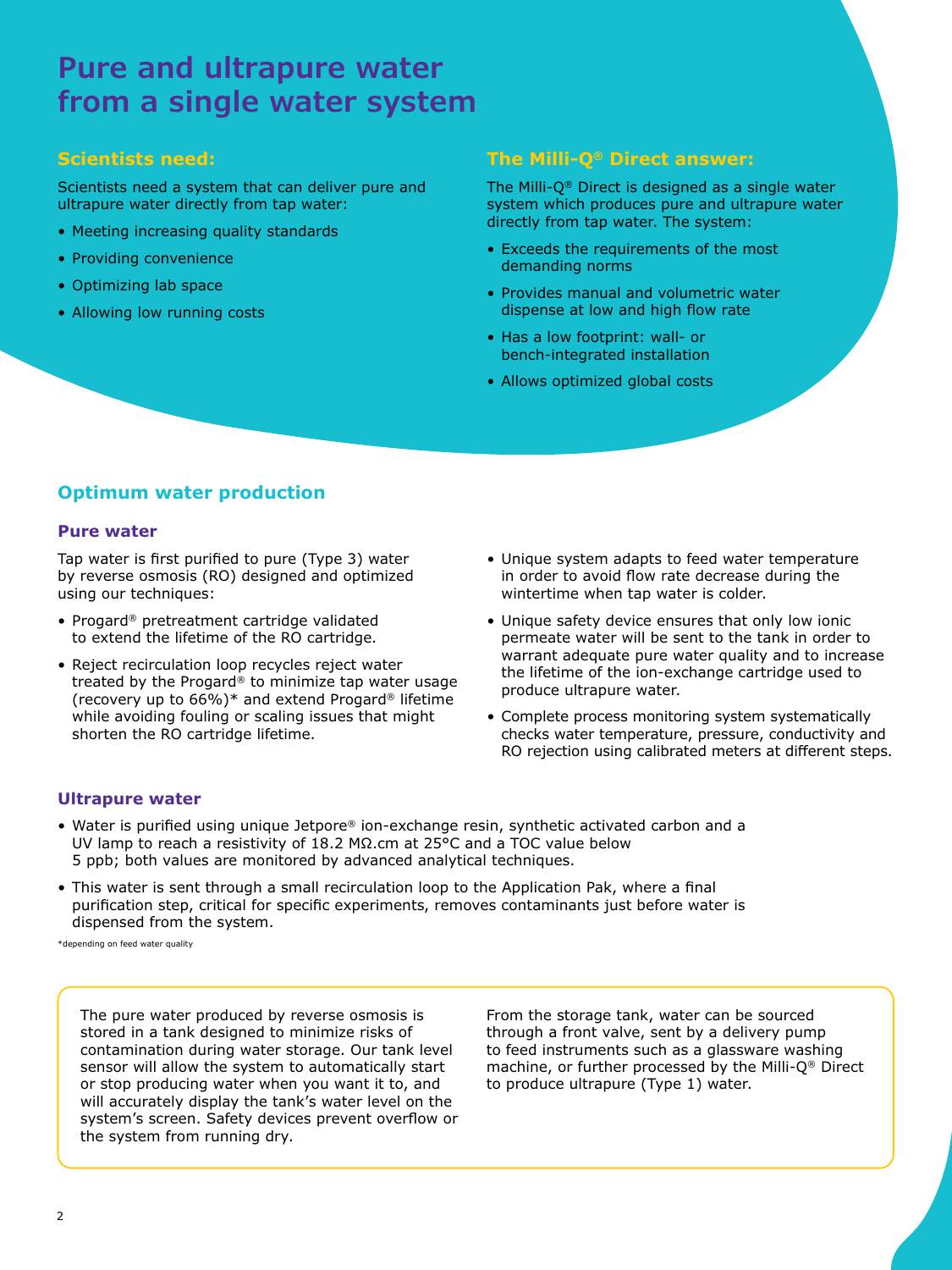# **Convenience in water delivery**



Easily prepare solutions with the low flow function to precisely adjust the meniscus in volumetric flasks.



The 75 cm long tubing reaches the sink for easy glassware washing at mid or high flow (up to 2 L per min).



Save time with the volumetric function that automatically delivers the water volume you need, and the dispensing arm designed to fit the height and shape of all laboratory glassware.



Deliver water hands-free using the footswitch option for added convenience.

### Select an Application Pak to get the best-adapted water for your research:

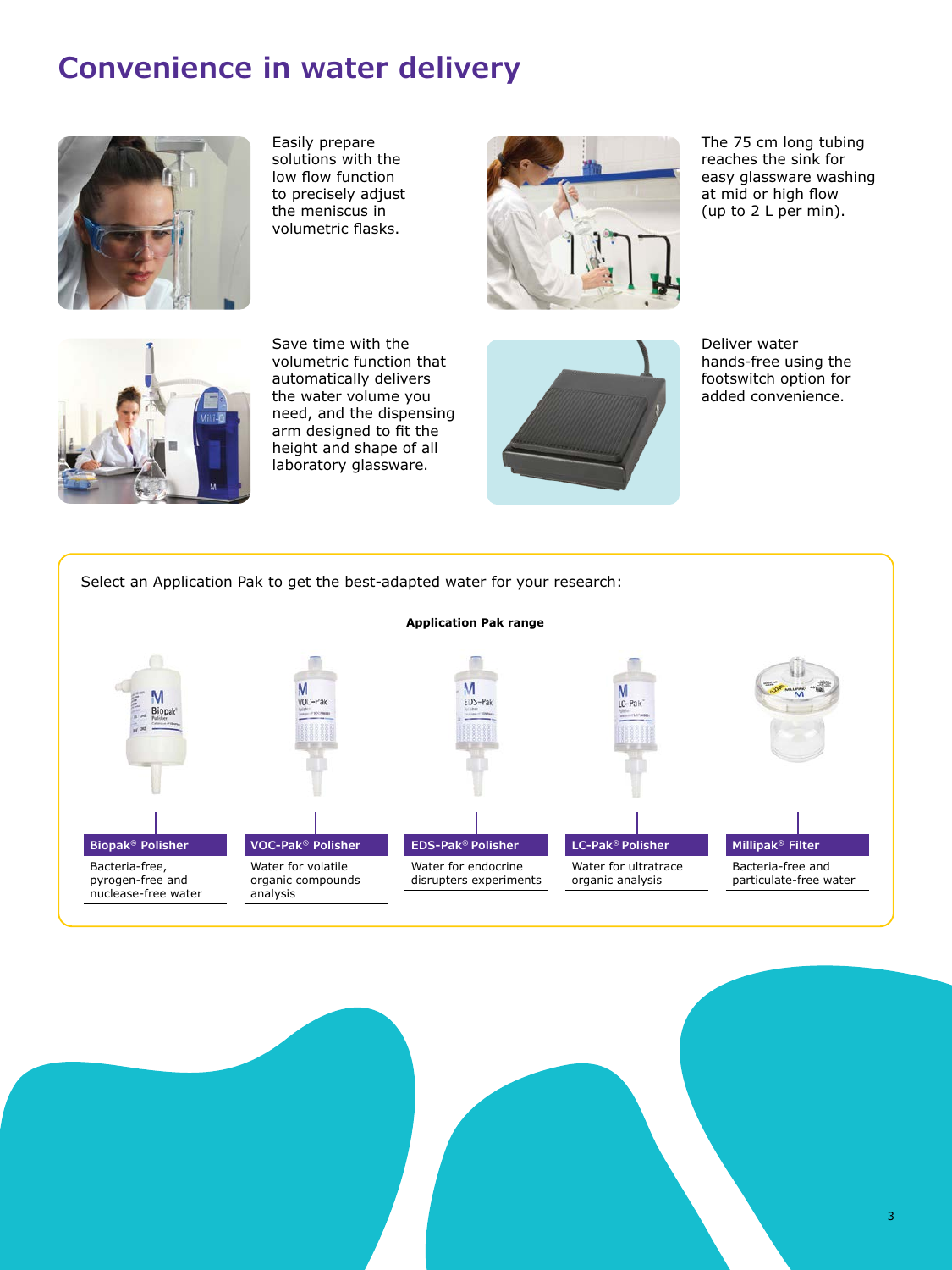# **Milli-Q® Direct System at a glance**





- 1. Tap water feed
- 2. Inlet solenoid valve
- 3. Progard® pretreatment pack
- 4. Booster pump
- 5. Measure of feed water conductivity and temperature
- 6. Reverse Osmosis cartridge(s)
- 7. Reverse Osmosis reject recovery loop

#### 8. Drain

- 9. Permeate conductivity cell
- 10. 3-way solenoid valve
- 11. Bactericidal UV Lamp (optional) 12. Tank for Type 3 water storage
- 13. Recirculation and delivery pump
- 14. Photooxidation UV lamp
- 15. 3-way solenoid valve part of the TOC indicator
- 16. Resistivity and temperature measure for ultrapure water TOC indicator
- 17. QPAK® polishing cartridge
- 18. Ultrapure water resistivity and temperature measure
- 19. Ultrapure water dispenser
- 20. Application Pak polisher adapted to application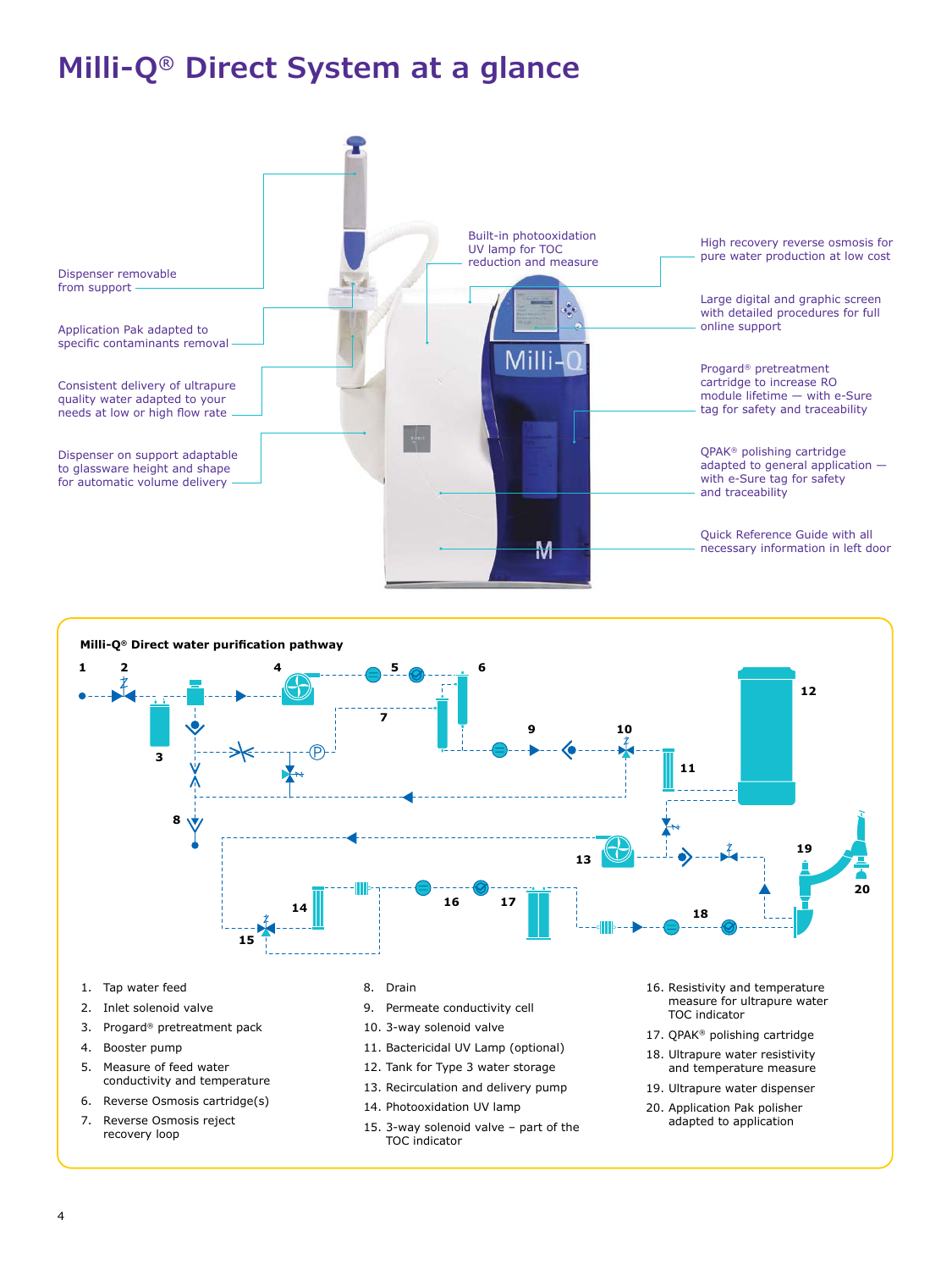# **Easy access to information**



- Simplified and detailed information (in local language).
- Alerts and alarms (which can be enhanced by a buzzer) are visible on the system's main screen, with complete information on actions required. These are accessible at the touch of a finger.
- Sensors regularly monitor the operation of the system to ensure it operates within specifications. For instance, if ionic contamination of feed water exceeds specifications, causing high conductivity, the built-in Feed Water Conductivity Meter will trigger an alarm to alert you.



• Clear graphics help you perform specific tasks such as maintenance. From the same screen, you can even print reports on the system's water quality and history.



- Critical information, such as set points or units, is accessible only to the designated responsible user and is protected by a login and a password.
- Automatically stop ultrapure water dispense after a fixed time period set by the user, in order to avoid water loss or lab flooding.

A Quick Reference Guide located in the door of the Milli-Q® Direct water system provides all the information required to understand the operation and maintenance of the system.

The system comes with a complete and detailed user manual in 8 languages on CD-ROM. A printed manual contains essential information (in local language).

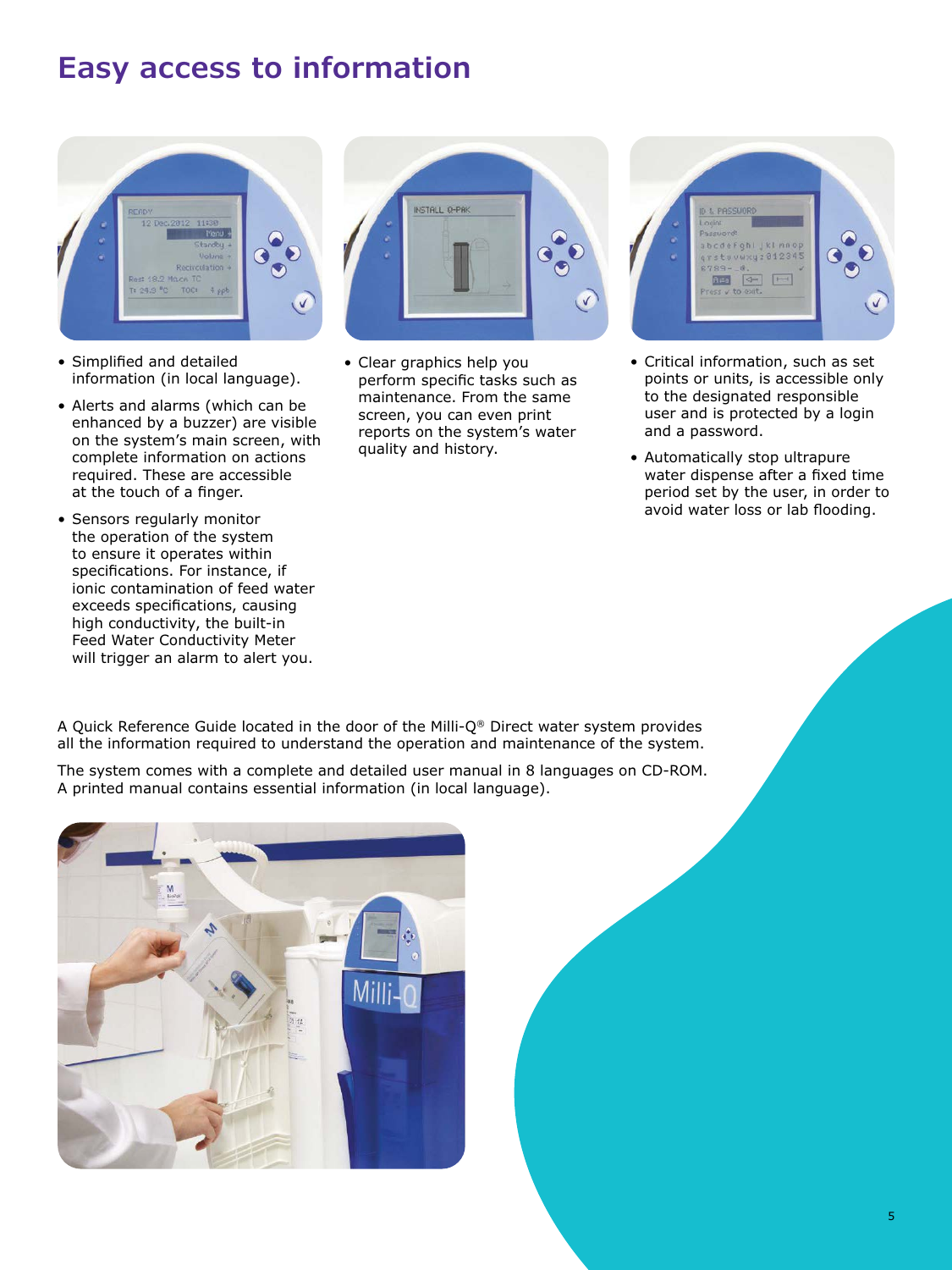# **Easy and reduced maintenance**

### **Maintenance frequency is minimal, and the procedures are simplified**



**Progard® pack replacement QPAK® polishing cartridge replacement Millipak® Express 40 replacement**



- Progard® pretreatment pack or the QPAK® polishing cartridge replacement takes less than 5 minutes.
- Quick and easy traceability thanks to RFID tag, which automatically registers the catalog and other new consumables in the system's memory.
- The system will alert you to replace consumables or schedule service visits at least 15 days before maintenance is actually required.

### **Milli-Q® Services**

We provide a comprehensive range of service programs performed by certified field service engineers to thoroughly maintain and qualify your Milli-Q® system for full compliance with your industry's regulatory standards.

Milli-Q® Services can cover all maintenance requirements, such as installation, customized user training, scientific and technical support, troubleshooting, preventive maintenance visits, and all validation requirements using ad hoc calibrated equipment, procedures, workbooks and suitability tests within a GXPs environment.

### **Safety**

The Milli-Q® Direct system is tested by an independent and accredited company for compliance with the CE directives related to safety and electromagnetic compatibility.

A certificate is delivered with the system and the report can be consulted on request at the manufacturing site.

The Milli-Q® Direct system is built using components and practices recommended by UL and has been cUL marked. The registration can be verified on the UL website: **[www.ul.com](http://www.ul.com)**.

### **Certification**

The Milli-Q® Direct system is delivered with a Certificate of Conformity ensuring that it has been built and tested fully assembled following our Standard Operating Procedures, and a Certificate of Calibration for the temperature and resistivity meters built into the system.

The Milli-Q® Direct consumables are automatically delivered with a Certificate of Quality.

Our manufacturing site is ISO 9001 v.2000 and ISO 140001 certified.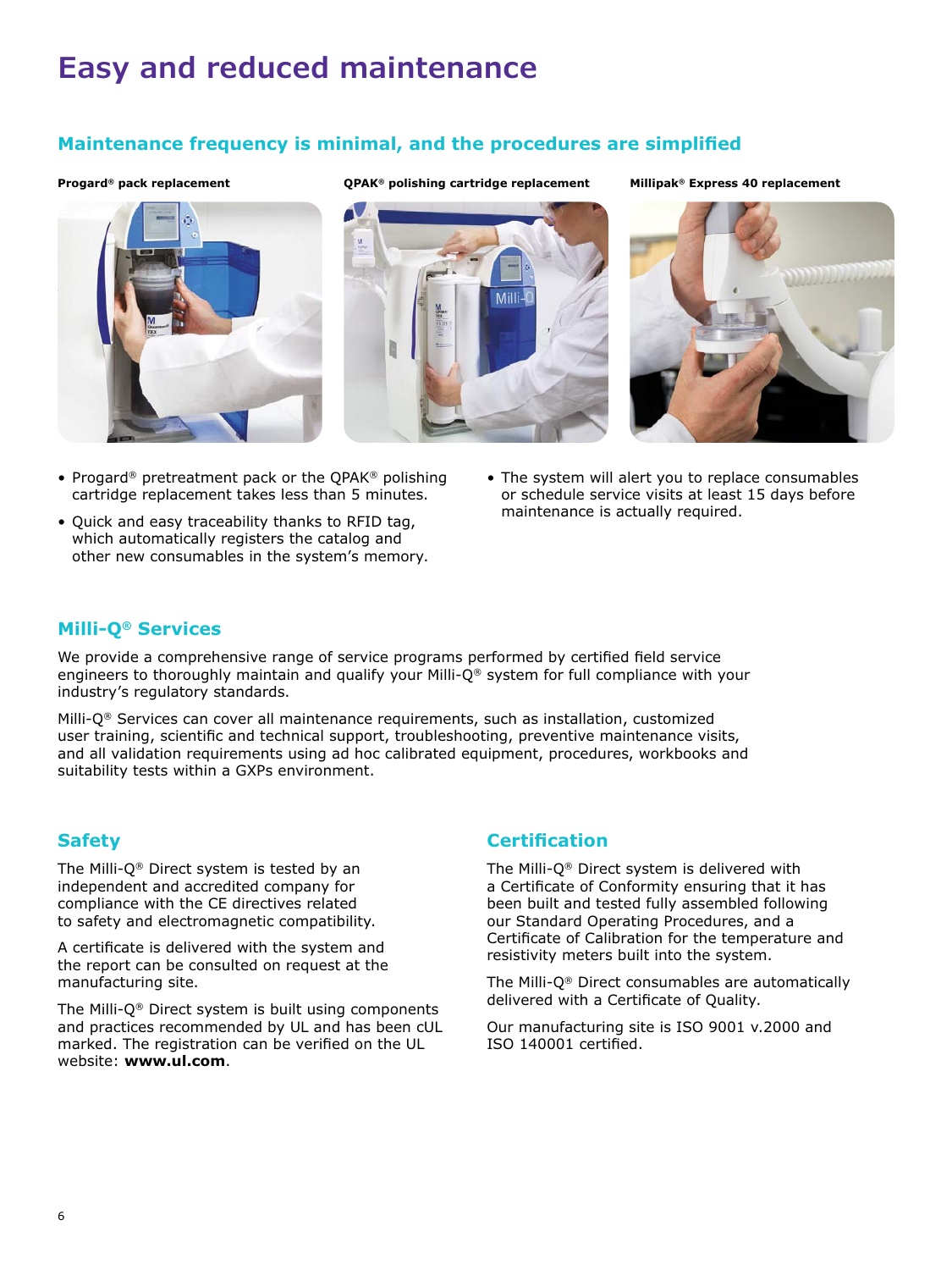# **Milli-Q® Direct specifications**

### **Feed Water Specifications**

| Parameter     | <b>Value and Unit</b>  |
|---------------|------------------------|
| Quality       | Potable tap water feed |
| Conductivity  | $<$ 2000 µS/cm at 25°C |
| TOC           | $<$ 2000 ppb           |
| Pressure      | $1-6$ bar              |
| Temperature   | $5 - 35^{\circ}$ C     |
| Chlorine      | $<$ 3 ppm $*$          |
| Fouling index | $< 12***$              |
| Water pH      | 4 to 10                |
| Connection    | $1/2$ in. Gaz M        |

\*Feed water chlorine < 1ppm with Progard® T3 and < 3ppm with Progard® T3 + Prepak 1 \*\*Feed water SDI < 5 with Progard® T3 and < 12 with Progard® T3 + Prepak 1

### **Type 1 Product Water Quality**

| Parameter                          | <b>Value and Unit</b>        |
|------------------------------------|------------------------------|
| Resistivity <sup>1</sup>           | 18.2 MΩ.cm at 25°C           |
| TOC <sup>2</sup>                   | $\leq$ 5 ppb (µq/L)          |
| Bacteria <sup>3,4</sup>            | $< 0.01$ CFU/mL              |
| Pyrogens (endotoxins) <sup>4</sup> | < 0.001 EU/mL (pyrogen-free) |
| RNases <sup>4</sup>                | < 1 pg/mL (RNase-free)       |
| DNases <sup>4</sup>                | < 5 pg/mL (DNase-free)       |

1Resistivity can be displayed temperature-compensated at 25°C or non-temperature-compensated as required by USP

-'TOC spec – Test conditions: Milli-Q® Direct System equipped with Progard® T3 pretreatment pack,<br>QPAK® TEX polishing cartridge and with feed (tap) water quality within specifications. Product water<br>quality may vary due

3Results with Millipak® final filter

4Results with BioPak® final polisher in place

### **Type 1 Water Delivery**

| Parameter                      | <b>Value and Unit</b>                                                                |
|--------------------------------|--------------------------------------------------------------------------------------|
| Manual dispense flow rate      | Adjustable between 50 and<br>2000 mL/min                                             |
| Automatic dispense volume      | 100 mL, then 250 mL to 5 L<br>by 250 mL increments; 5 L to<br>60 L by 1 L increments |
| Volumetric dispense accuracy   | 3% for volumes between<br>$250 \text{ ml}$ and $60 \text{ l}$                        |
| Volumetric dispense dispersion | $CV < 3\%$ for volumes between<br>$250 \text{ ml}$ and $60 \text{ l}$                |

### **Type 3 Water Production and Delivery**

| <b>Parameter</b>            | Value and Unit                                                              |
|-----------------------------|-----------------------------------------------------------------------------|
| <b>Production Flow Rate</b> | 8 L/hour (Milli-Q® Direct 8)<br>16 L/hour (Milli-Q® Direct 16)              |
| Delivery Flow rate          | From tap: up to 2.5 L/min<br>From optional pump:<br>up to 15 L/min at 1 bar |

### **Milli-Q® Direct System Dimensions**

| <b>Parameter</b>                                           | <b>Value and Unit</b>                        |
|------------------------------------------------------------|----------------------------------------------|
| System footprint                                           | 1606 cm <sup>2</sup> (249 in. <sup>2</sup> ) |
| System height<br>• Cabinet (base)<br>• Dispenser arm (top) | 497 mm (19.56 in.)<br>713 mm (28.07 in.)     |
| System width<br>• Cabinet (base)<br>• Dispenser arm (top)  | 332 mm (13.07 in.)<br>413 mm (16.25 in.)     |
| System depth<br>• Cabinet (base)<br>• Dispenser arm (top)  | 484 mm (19.05 in.)<br>581 mm (22.87 in.)     |
| System weight (packaged) 8/16                              | 24/25 kg (52.91/55.11 lb.)                   |
| System weight (empty) 8/16                                 | 20/21 kg (44.09/46.29 lb.)                   |
| System weight (with water) 8/16                            | 27/28 kg (59.52/61.73 lb.)                   |
| Dispenser delivery loop length                             | 750 mm (29.52 in.)                           |
| Electrical power supply<br>cable length                    | 290 cm (114.1 in.)                           |
| Electrical power supply voltage                            | $100 - 230$ V $\pm$ 10%                      |
| Electrical power supply frequency                          | $50 - 60$ Hz $\pm$ 10%                       |
| Feed water connection                                      | $1/2$ in. Gaz F                              |
| Data connection                                            | Ethernet (RJ45)                              |

### **Q-POD® Accessory Dimensions**

| <b>Parameter</b>                       | <b>Value and Unit</b>           |
|----------------------------------------|---------------------------------|
| Q-POD <sup>®</sup> height              | 579 mm (23.50 in.)              |
| Q-POD <sup>®</sup> diameter            | 230 mm (9.05 in.)               |
| Dispenser delivery loop length         | 800 mm (31.49 in.)              |
| Q-POD <sup>®</sup> weight (packaged)   | 7.2 kg (15.87 lb.)              |
| $Q$ -POD <sup>®</sup> weight (empty)   | 5 kg (11.02 lb.)                |
| Q-POD <sup>®</sup> weight (with water) | 5.5 kg (12.12 lb.)              |
| Loop and cable to system length        | 290 cm (114.1 in.)              |
| Data connection Parallel Port          | $(25-pinD-Sub)$<br>for printout |

### **Type 3 Water Delivery**

| <b>Parameter</b>                    | <b>Value and Unit</b>           |
|-------------------------------------|---------------------------------|
| Ions rejection                      | 97 to 98% with new RO cartridge |
| Organics rejection                  | > 99% for MW > 200 Dalton       |
| Particulates and bacteria rejection | >99%                            |